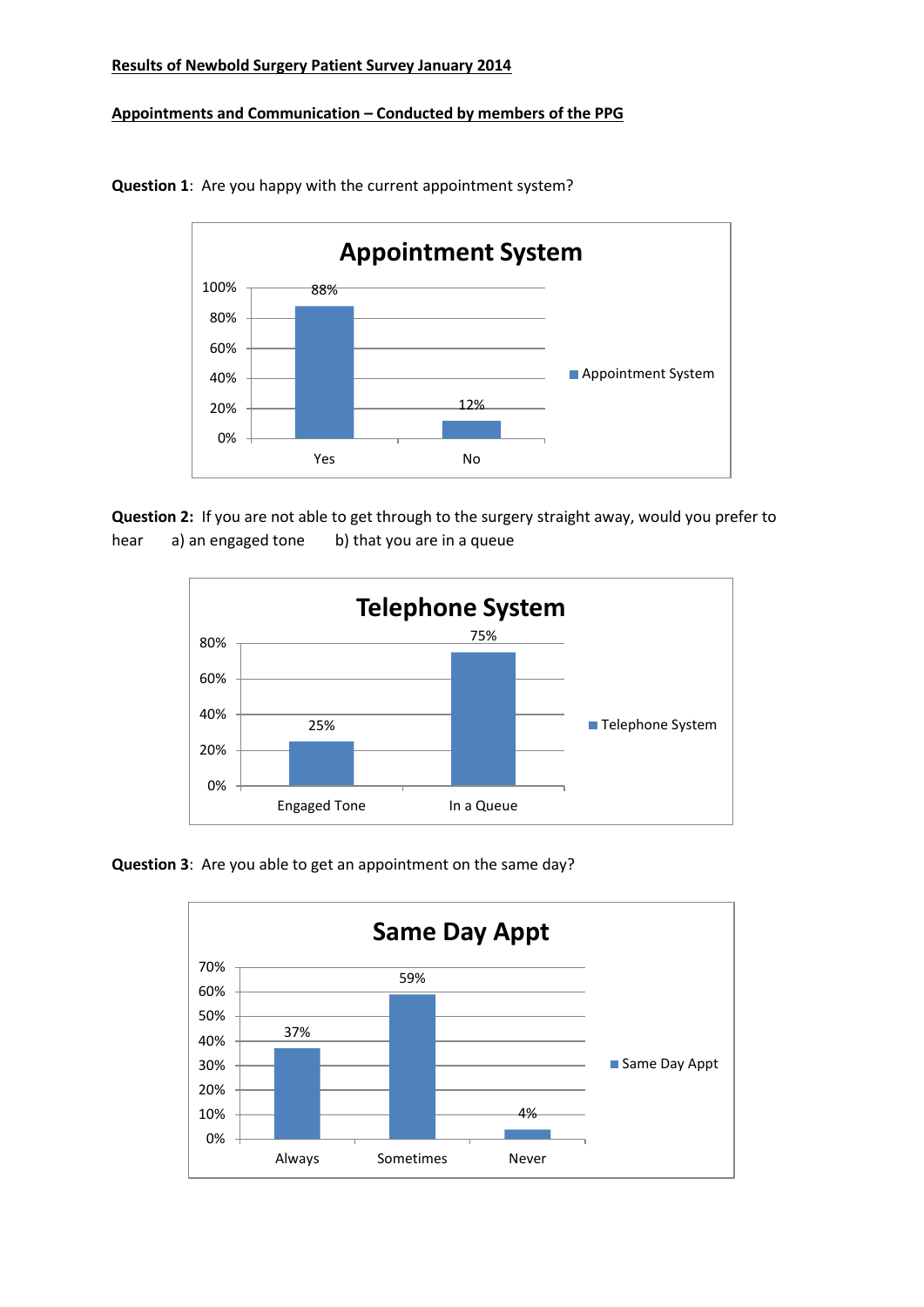

**Question 5:** Are you able to get an appointment with the doctor of your choice?



**Question 6:** How would you like the practice to inform you of any changes?